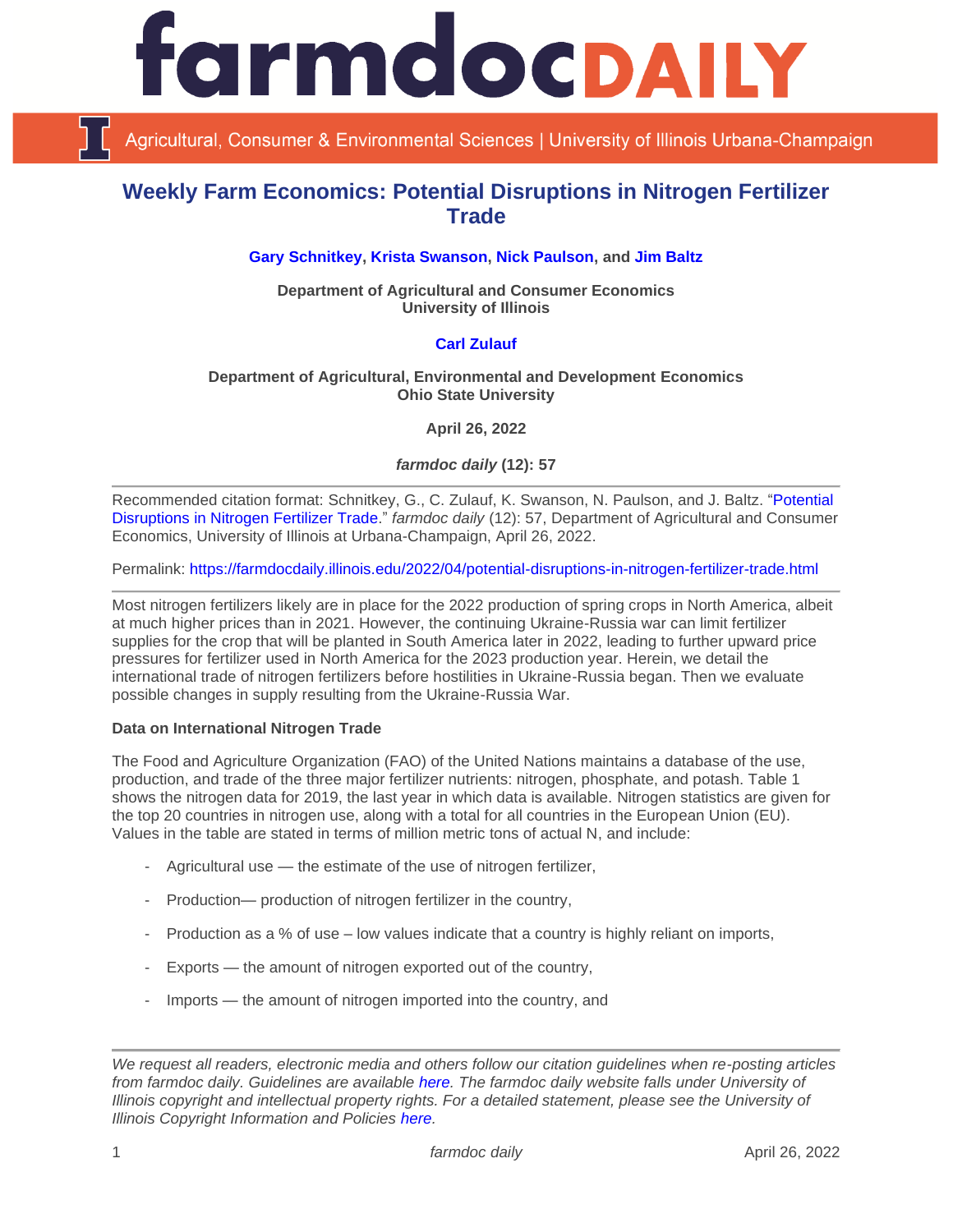Net exports — equals exports minus imports. Positive values indicate that a country exports more than it imports. Generally, those countries with the largest values are the largest nitrogen source for other countries. Negative values mean that the country imports more than they export. Generally, those countries with the largest negative values are more reliant on nitrogen production from countries.

Data are collected through questionnaires administered by the FAO. These are estimates of fertilizer use, production, and trade. As such, they will vary from actual values and other sources. While estimates, the FAO values provide a valuable gauge of the relative size of importers and exporters. Data shown in Table 1 are for 2019. Analysis of earlier years indicates that the same countries remain as large importers or exporters.

|                      | Agricultural<br>Use | Production as |          |         |         | Net                  |
|----------------------|---------------------|---------------|----------|---------|---------|----------------------|
|                      |                     | Production    | % of Use | Exports | Imports | Exports <sup>1</sup> |
| China                | 26.74               | 32.40         | 121%     | 5.98    | 0.32    | 5.66                 |
| India                | 18.86               | 13.72         | 73%      | 0.08    | 6.53    | $-6.45$              |
| <b>United States</b> | 11.67               | 13.26         | 114%     | 1.63    | 4.09    | $-2.46$              |
| <b>Brazil</b>        | 4.91                | 0.36          | 7%       | 0.04    | 4.88    | $-4.84$              |
| Pakistan             | 3.51                | 3.21          | 92%      | 0.00    | 0.32    | $-0.32$              |
| Indonesia            | 2.93                | 4.14          | 141%     | 0.91    | 0.39    | 0.52                 |
| Canada               | 2.57                | 3.93          | 153%     | 1.48    | 1.01    | 0.48                 |
| France               | 2.13                | 0.51          | 24%      | 0.32    | 1.94    | $-1.62$              |
| Russia               | 1.73                | 10.91         | 632%     | 7.19    | 0.04    | 7.15                 |
| Turkey               | 1.68                | 1.14          | 68%      | 0.35    | 1.69    | $-1.34$              |
| Viet Nam             | 1.49                | 1.10          | 74%      | 0.18    | 0.57    | $-0.39$              |
| Ukraine              | 1.47                | 0.98          | 67%      | 0.13    | 0.70    | $-0.57$              |
| Germany              | 1.37                | 1.51          | 110%     | 1.14    | 1.01    | 0.14                 |
| Australia            | 1.34                | 0.42          | 32%      | 0.08    | 1.30    | $-1.22$              |
| Mexico               | 1.33                | 0.51          | 39%      | 0.08    | 0.77    | $-0.69$              |
| Bangladesh           | 1.33                | 0.38          | 29%      | 0.00    | 0.42    | $-0.42$              |
| Argentina            | 1.28                | 0.51          | 40%      | 0.00    | 0.83    | $-0.83$              |
| Thailand             | 1.26                | 0.14          | 11%      | 0.15    | 1.28    | $-1.12$              |
| Egypt                | 1.25                | 4.20          | 337%     | 2.12    | 0.02    | 2.10                 |
| Poland               | 1.05                | 2.01          | 192%     | 0.84    | 0.68    | 0.16                 |
| Other countries      | 17.84               | 27.63         | 155%     | 23.75   | 17.63   | 6.12                 |
| European Union       | 8.50                | 8.57          | 101%     | 8.52    | 10.01   | $-1.49$              |

# **Table 1. Use, Production, Exports, and Imports of Nitrogen Fertilizer by Country in 2019,**

Countries are arranged from highest to lowest agricultural use. Highlights of the top four countries are:

- China used 26.74 million tons of nitrogen in 2019, while it produced 32.40 million tons. China's production was 121% of use, meaning that China produced more nitrogen than it used. Exports from China were estimated at 5.98 million tons, imports at .32 million tons, giving net exports of 5.66 million tons. China is the largest user and producer of nitrogen by wide margins. China is the second-largest net exporter of nitrogen.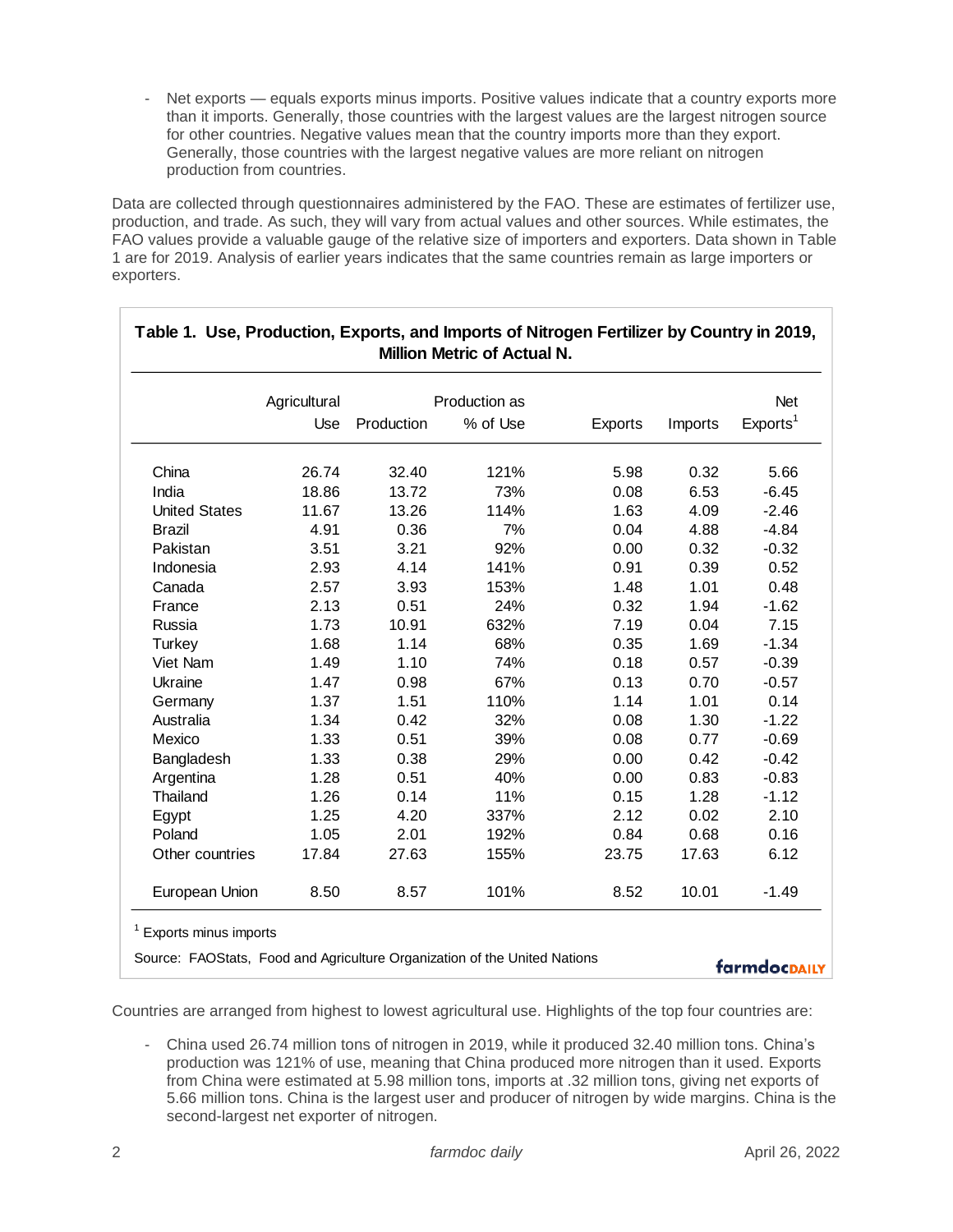- India used 18.86 million tons and produced 13.72 million tons of nitrogen. Net exports equal -6.45 million tons, making India the largest importer of nitrogen fertilizers.
- The United States used 11.67 million tons of nitrogen fertilizer and produced 13.26 million tons. Net exports were -2.46 million tons, indicating that the U.S. was an importer of nitrogen. Note that FAO reports use at a lower value for agricultural use than that given in the *[Mineral Commodity](https://pubs.er.usgs.gov/publication/mcs2022)  [Summary](https://pubs.er.usgs.gov/publication/mcs2022) 2021* publication by the United States Geographical Survey (USGS), another source of nitrogen statistics for the United States. Both USGS and FAO have the U.S. importing nitrogen. Difference between the two sources likely deal with definitions, and the fact that USGS imputes agricultural use.
- Brazil used 4.91 million tons and produced .36 million tons. Net exports of Brazil are -4.84 million tons. Brazil only produces 7% of its nitrogen fertilizer.

Figure 1 shows net exports of nitrogen for 2019. Countries in blue are net exporters meaning that nitrogen moves from that country to other counties. The nine countries with over a 1.0 million tons of net exports:

- 1. Russia with 7.12 million tons. Russia has a 21% share of exports across countries.
- 2. China with 5.66 million tons and a 17% share of exports,
- 3. Qatar with 2.26 million tons and a 7% share of exports,
- 4. Saudi Arabia with 2.12 million tons and a 6% share of exports,
- 5. Egypt with 2.10 million tons and a 6% share of exports,
- 6. The Netherlands with 1.68 million tons and a 5% share of exports,
- 7. Iran with 1.62 million tons and a 5% share of exports,
- 8. Oman with 1.59 million tons and a 5% share of exports,
- 9. Algeria with 1.21 million tons and a 4% share of exports.

Counties in orange in Figure 1 are importers. In 2019, the countries that were the largest importers were:

- 1. India with 6.45 million tons representing a 19% share of imports,
- 2. Brazil with 4.84 million tons representing 14% share of imports,
- 3. United States with 2.46 million tons representing 7% share of imports,
- 4. France with 1.62 million tons reprinting a 5% share of imports,
- 5. Turkey with 1.34 million tons representing a 4% share of imports,
- 6. Thailand with 1.12 million tons representing a 3% share of imports, and
- 7. Australia with 1.22 million tons representing a 3% share of imports.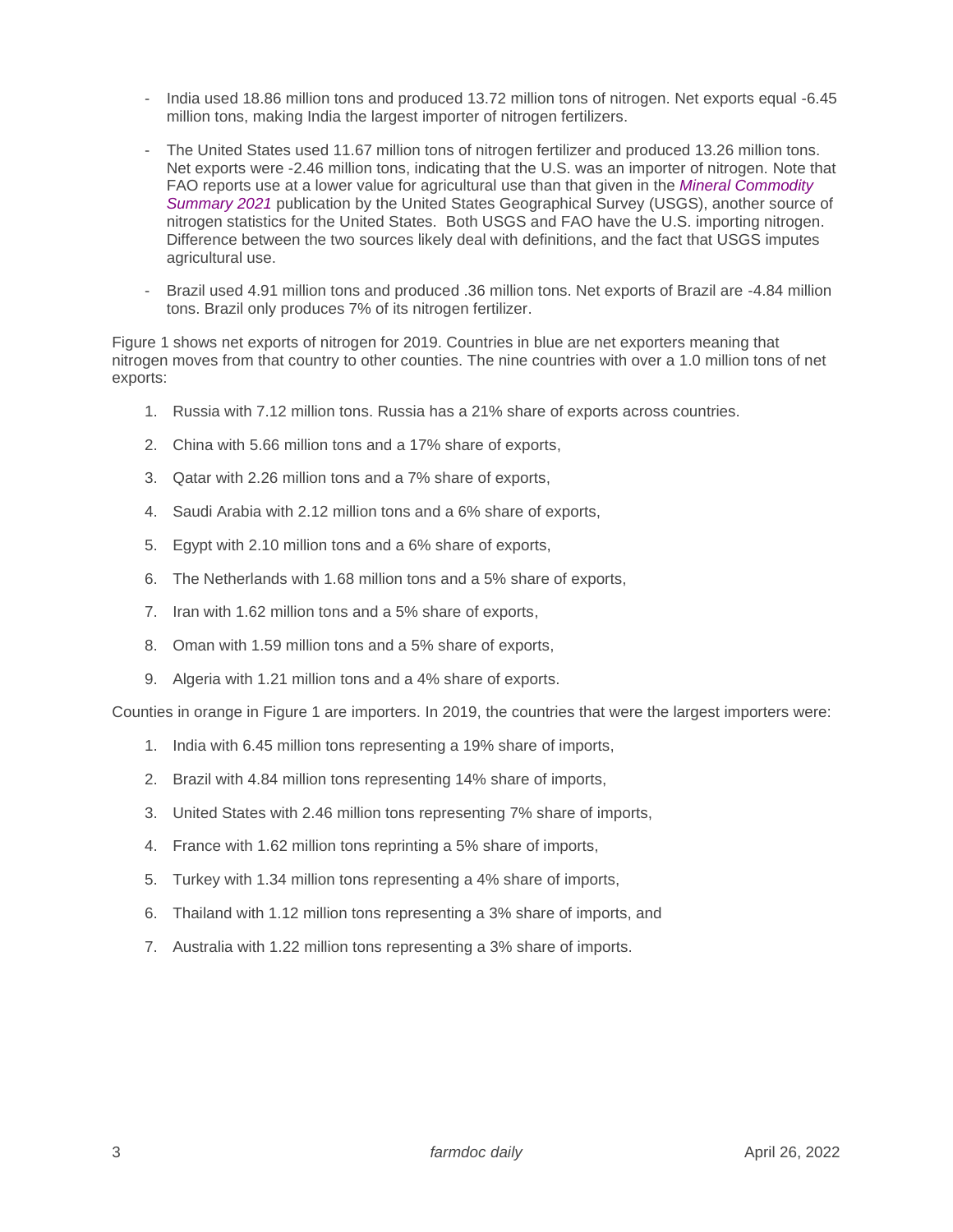

### **Impacts of Ukraine-Russia War on Nitrogen Trade**

The Ukraine-Russia war could have significant impacts on global nitrogen fertilizer trade. Fertilizer exports from Russia, the world's leading nitrogen fertilizer exporter, could be reduced because of the war. This could occur via direct disruptions to the physical flow of goods due to the war as well as sanctions on Russian exports by trade partners. How much of a reduction this will create remains to be seen. However, given Russia's 21% share of exports, significant reductions would be difficult for other major exporters to completely offset. Alternatively, some countries could ban Russian fertilizer imports while others do not, causing substantial changes in nitrogen flows worldwide. In either case, nitrogen fertilizer prices would increase, with explosive increases more likely as the extent to which Russian export flows are limited increases.

Second, nitrogen fertilizer production in the European Union likely will be reduced. The EU now has a stated goal of eliminating natural gas imports from Russia, with Russia supplying 40% of western Europe's natural gas needs. Natural gas is a primary input into the production of nitrogen fertilizers. If the goal is upheld, the reduction in natural gas available likely will divert natural gas use from making nitrogen fertilizers to heating homes. Natural gas prices will increase, making nitrogen production from Europe costly compared to other places in the world. In 2019, the E.U. produced 8.57 million metric tons of nitrogen fertilizer. Reductions could result in the need to import nitrogen from outside the EU, with a limited appeal of receiving fertilizer from Russia.

Third, nitrogen fertilizer production in other countries could be reduced as natural gas currently used in fertilizer production in those nations is used instead to supply Western Europe's natural gas needs. Take Norway as an example. Norway is not part of the European Union and has relatively abundant natural gas supplies that have been used in nitrogen fertilizer production (.51 million tons of exports in 2019). Therefore, natural gas from Norway could be diverted from fertilizer production and instead go to western Europe.

There likely will be larger and more complex impacts of the Ukraine-Russia war on nitrogen fertilizer production than those outlined above. Suffice it to say:

- 1. Nitrogen exports from Russia could be reduced.
- 2. Western Europe could see sharp reductions in nitrogen fertilizer production.